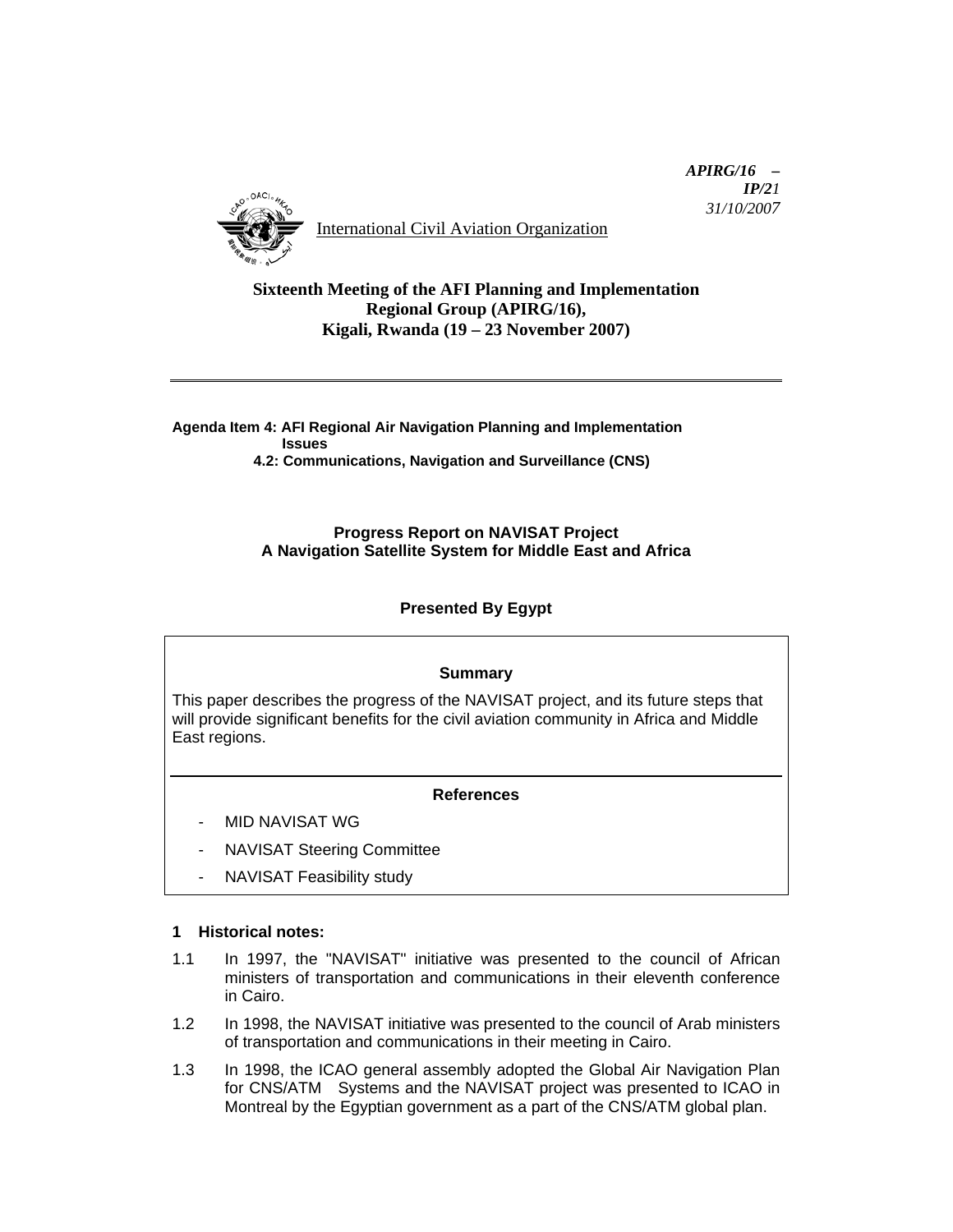- 1.4 In 1998, the initiative was presented to the COMESA group ministers of transportation and communications in Lusaka.
- 1.5 Since 1998, and from time to time, the project was presented to the ICAO regional offices in Middle East and Africa regions and a working group, which is "NAVISAT working group", was established.
- 1.6 In 1998, frequency coordination for NAVISAT project was initiated when EGYSAT1, 2 & 3 Advanced Publication Information (API) at three geostationary orbital locations were sent to the ITU. The ITU filings included L, L1, C and Ku bands.
- 1.7 In July 2004, a memorandum of agreement between the Egyptian Civil Aviation and Alcatel to jointly conduct a feasibility study and Business plan for the NAVISAT project.
- 1.8 During the study, five steering committee meetings were done. The members were the Civil Aviation entities in Africa & Middle East (ACAC, «to», ASECNA, COMESA, DGAC, EHCAAN, SADC & ICAO regional offices). Some of them were invited but they didn't attend the meetings.
- 1.9 In January 11, 2005, the filling was updated and the Requests for Coordination (RFC) were sent to ITU. The filling names became NAVISAT1, 2 & 3 at the orbital positions 17, 21 & 36.5 degrees east.
- 1.10 In Dec. 2005, the study was finished and accepted by the steering committee. The study was strongly promising.

#### **2 Offered services**

The NAVISAT is planed to have the following missions (in the Middle East and Africa regions). The offered services will have better technical characteristics at competitor price.

2.1 Aeronautical mission (it is the main mission):

The ICAO CNS/ATM requirements will be completely fulfilled.

- 2.1.1 Mobile Communications services for civil aviations and airlines (data services and voice services) other services like telemedicine and security may be offered.
- 2.1.2 Fixed Communications services for civil aviations and airlines (data links with different bit rates can be offered though VSAT systems)
- 2.1.3 Navigation services (broadcasting of the augmented navigation signals over the region).
- 2.2 Complementary mission

Other communications requirements for the passengers will be available (e.g.

GSM, internet …..)

## **3 Current status**

- 3.1 In October 2006, A company called "NAVISAT Middle East and Africa" was established in Egypt to carry out a detailed study for the project and to supervise the frequency coordination process and the other activities.
- 3.2 The "NAVISAT Middle East and Africa" company (as an operator for the NAVISAT) attended the eighth operators review meeting (OMR 8) in TOKYO,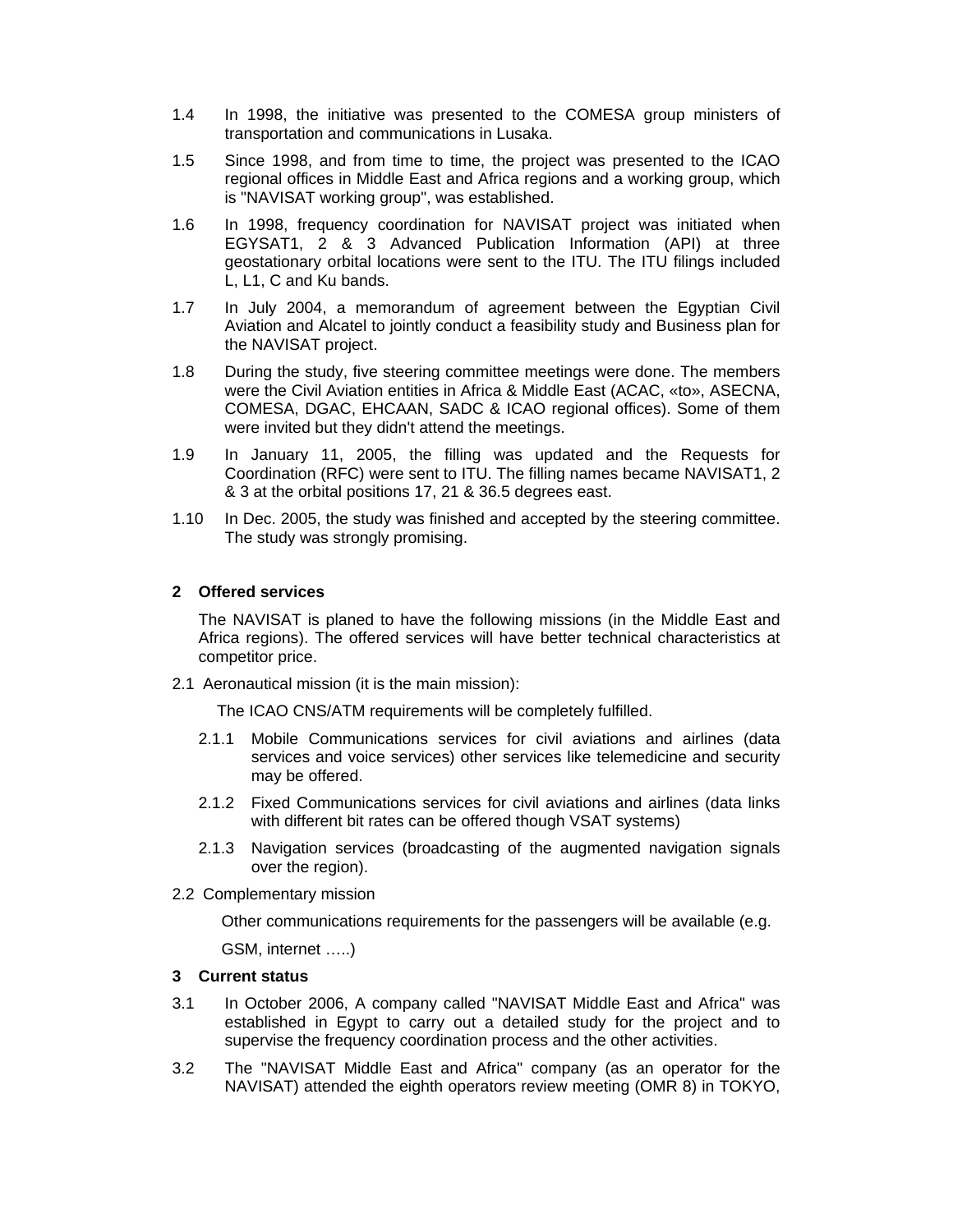December 2006 for the L-band frequency coordination and planed to attend OMR 9 in Indonesia December 2007 for the same reason.

- 3.3 During its 17th meeting in Rabat (2nd April to 4th April 2007), the ACAC air navigation committee has announced its continuous support to the NAVISAT as a regional system to offer the aeronautical communication and navigation services according to ICAO CNS/ATM recommendations as the offered services are cost effective than the similar available services.
- 3.4 An information paper about NAVISAT has been presented in the last MIDANPIRG/10, held in Doha, Qatar.
- 3.5 A working paper about NAVISAT has been presented in the last APIRG CNS subgroup, held in Dakar, Senegal.
- 3.6 The NAVISAT WG had held its 3rd meeting on 10th June 2007 in Cairo, the meeting report was presented to MIDANPIRG GNSS-TF6.
- 3.7 A working paper about the NAVISAT status was presented to MIDANPIRG GNSS-TF6 (Cairo, 11 – 13 June 2007)
- 3.8 A NAVISAT group was established by the ACAC air navigation committee during its last meeting.
- 3.9 A consortium of a well known companies were selected to carry out the detailed study:
	- 3.9.1 **Booz Allen & Hamilton** as a strategic business consultant,
	- 3.9.2 **Telestar** as a satellite technical consultant and
	- 3.9.3 **FDC** as project management consultant
- 3.10 The contract with FDC was signed while the contracts with the others are being signed.
- 3.11 In December 2007, the detailed Study will be stared (costs about 2.0 million euros paid by the Egyptian Government). It will be finished within one year.
- 3.12 After the first phase of the detailed study (about six months from the start), the strategic shareholders (regional public and/or private investors) will be invited to join the project.

#### **4 Implementation plan**

The project updated implementation plan is as in Appendix (A) to this WP.

#### **5. Action by the meeting**

The meeting is invited to:

**-** Take note of the contents of this paper, and

- Support the NAVISAT as a part of the CNS/ATM infrastructure in the Middle East & African regions to offer the aeronautical communication and navigation services according to the ICAO recommendations.